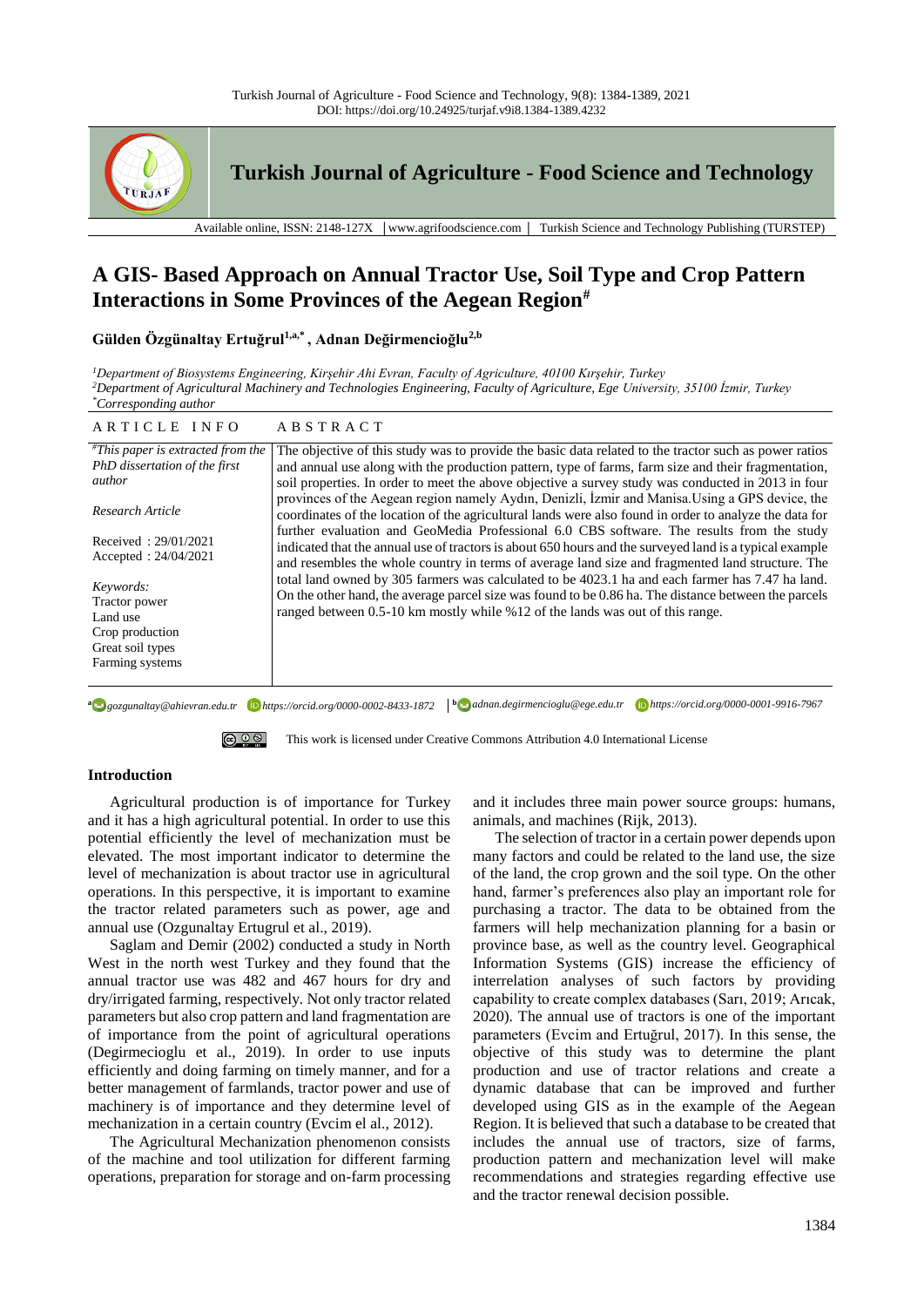### **Materials and Methods**

The study was carried out in five stages as given below respectively,

- Creating the base map in GIS to decide the format and coordinate system of data used in database, to enter the provided data as layers such as updated satellite views and soil maps and digitalizing all data (Ozgunaltay-Ertugrul et al., 2019; Dartar, 2007).
- Preparation of survey, to determine the questions and evaluating method (Ozgunaltay-Ertugrul et al., 2019).
- Field work: to prepare the questionnaire and to determine the production pattern, coordinate information on testing provinces by the help of GPS and processing on the base map (Ozgunaltay-Ertugrul et al., 2019).
- Classification of production patterns according to the size of cultivated land-sown in towns by help of satellite views and data provided from Ministry of Food, Agriculture and Livestock (Ozgunaltay-Ertugrul et al., 2019; Dartar, 2007).

In order to obtain data about the tractors in survey study, a stratified sampling was used to determine the sample size. As a probability technique the stratified sampling is to be done by dividing the entire targeted population into different sub-groups, and then randomized proportional selection of the final subjects from the different strata. This type of sampling can be used highlighting specific sub-groups within the population is necessary (Crossman, 2020). As a result of applying stratified sampling, a survey study with 305 tractor owners out of 1484 was conducted. The tractor owner's information database of the private tractor manufacturing company was used.

The study was carried out in the provinces of Aydin, Denizli, İzmir and Manisa as shown in Figure 1 and the number of the survey study by Provinces as a result of stratified sampling method is tabulated in Table 1.

Evaluation of survey results and processing the data.

Table 1. The calculated sample volume for different power group of tractors calculated by proportionate stratified sampling method with a probability level of %95.

| Province     |           | Tractor power groups |      |           |      |      |      |           |      |    |      |      |      |       |       |
|--------------|-----------|----------------------|------|-----------|------|------|------|-----------|------|----|------|------|------|-------|-------|
|              | 50        | $***$                | 55   | $**$      | 60   | $**$ | 65   | $***$     | 75   | ** | 85   | $**$ | 95   | $***$ | Total |
| Aydin        | 14        |                      | 45   | Q         |      |      |      |           |      |    |      |      |      |       | 13    |
| Denizli      | 19        | 4                    | 18   | 4         |      |      | 16   | 3         |      | 0  | 4    |      |      | 0     | 13    |
| <i>Izmir</i> | 74        | .5                   | 21   | 4         | 0    | 0    | 19   | 4         | 10   | 2  | 9    |      |      | 0     | 27    |
| Manisa       | 304       | 63                   | 572  | 118       | 39   | 8    | 233  | 48        | 37   | 8  | 15   |      | 18   | 4     | 252   |
|              | 411       | 85                   | 656  | 135       | 45   | 9    | 275  | 56        | 50   | 10 | 29   | 6    | 18   | 4     | 305   |
|              | 1st Layer |                      |      | 2nd Layer |      |      |      | 3rd Layer |      |    |      |      |      |       |       |
|              | 0.39      |                      | 0.61 |           | 0.14 |      | 0.86 |           | 0.52 |    | 0.30 |      | 0.19 |       |       |
| <b>NS</b>    | 85        |                      | 135  | 220       | Q    |      | 56   | 65        | 10   |    | 6    |      | 4    | 20    | 305   |

NS: Number of surveys, \*\* Calculated number of surveys for different power groups



Figure 1. Boundaries of the surveyed area

Surveyed towns of Manisa, Unsurveyed towns of Manisa, Surveyed towns of İzmir, Unsurveyed towns of İzmir, Sureyed towns of Denizli, Unsurveyed towns of Denizli, Surveyed towns of Aydın, Unsurveyed towns of Aydın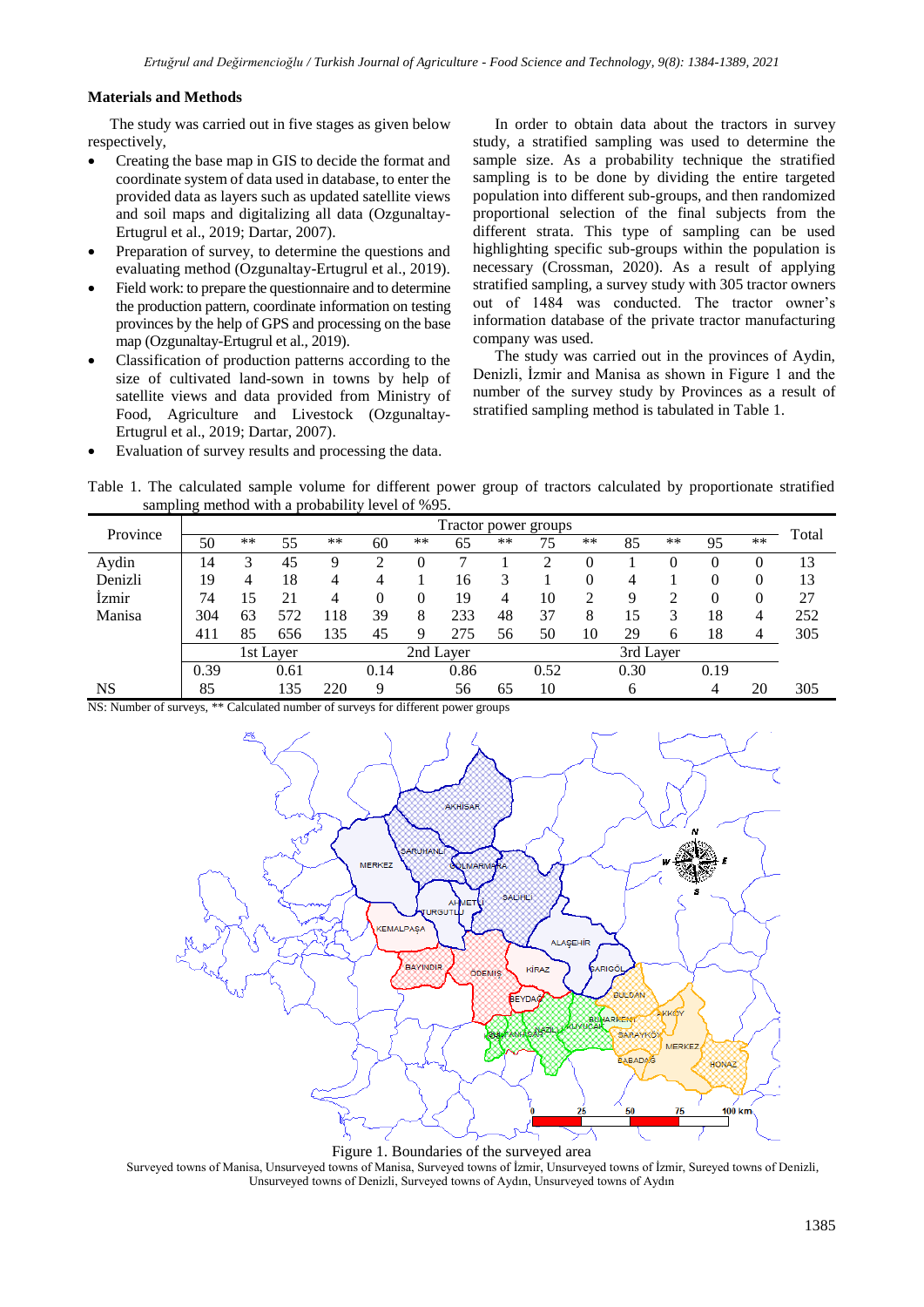

Figure 2. Distribution (a) and shares (b) of the great soil groups in the surveyed lands of the surveyed area

Aster and RapidEye satellite views were obtained from the Remote Sensing Laboratory of Department of Soil Science and Plant Nutrition, Faculty of Agriculture, Ege University to identify the great soil groups as shown in Figure 2. To create a dynamic database according to the rules of GIS, GeoMedia Professional 6.1 GIS software was used for this purpose. As seen from Figure 2, there are two largest soil groups distinguished in the surveyed land, namely, alluvial and colluvial soils. Reddish chestnut, forest and non-calcareous soils follow them.

Survey included;

- Model and power group of tractors
- Purchase date of tractors,
- Beginning date that the tractors were started to use
- Operations that tractors involved
- Crop production patterns
- Odometer values for the determination of tractors' running time
- Location and soil type of the landwhere the farming operations were carried out by tractors

Soil type, tractor use, crop pattern and land fragmentation were created as different layers in the database for further analysis and queries as depicted in Figure 3.

The data obtained from the survey study was compiled in an excel file and necessary filtration process was applied for further analysis in GeoMedia Professional 6.1 GIS software.

#### **Results and Discussion**

This study, aims to determine the relations of plant production and tractor use and to create a dynamic GIS based database that can be improved as in the example of the Aegean Region.

Dartar (2007) investigated the selected agricultural mechanization level values and mapped for provinces using GIS and transformed into a database for Turkey. It is stated that it is very important to compare the agricultural mechanization level, provided that it is associated with productivity for enterprises competing in similar production areas on the basis of accepted criteria. Consequently, according to the most common comparison criteria as kw ha-1 ,(Yılmaz and Sümer, 2018), Turkey's average tractor power per hectare level is determined to be

1.65 kw.ha-1 at 2001, in comparison of the regions, Marmara region is with the highest value of  $3.3 \text{ kW} \text{ ha}^{-1}$  and the Southeastern Anatolia region has the lowest value with 0.7 kW.ha-1 (Dartar, 2007). Ozgunaltay-Ertugrul et al. (2019) created a GIS database by obtaining parameters related to tractor use and agricultural tools-machines in the Kırşehir region which is a much smaller area in comparison to Gediz Basin. Although they investigated main mechanization level criteria the annual tractor use was not studied. Nevertheless, they stated that the assessments of criteria belonging to present agricultural mechanization levels provide qualified scientific support to decisionmakers for policy making to improve the farming systems of the region.

The number of the parcels owned by 305 farmers whose ages ranging between 24 and 75 were found to be 2950. The number of parcels owned by the farmers ranged between 1 and 25 as shown in Figure 4. The land fragmentation also known as pulverization is one of the well-known realities (Bentley, 1987; Yaslioglu et al, 2009; Kusek, 2014) of the Turkish farming. This situation was also confirmed by this study as seen from Figure 4. This means that a farmer has numerous discrete lands scattered over a wide area. As seen from the figure, number of parcels mostly accumulated on 4 and 13, the other parcels are mostly owned equally by the other farmers.

The total land owned by 305 farmers was calculated to be 4023.1 ha and each farmer has 7.47 ha land. On the other hand, the average parcel size was found to be 0.86 ha. The distance between the parcels ranged between 0.5-10 km mostly while %12 of the lands was out of this range.

Beyond the landowner, the number of people from the family members engaged with farming ranged between 2 and 5 and the largest group of 4 had a share of 47%. This was followed by 3 with a share of 40%. The education level of the farmers was also questioned, and it was found that the share of primary, secondary and those who graduated from a university was 33, 59 and 8%, respectively. The farmers grow different crops in a wide range in the surveyed land as depicted in Figure 5. The basin offers a large range of agricultural products as shown in Figure 3 and the largest share belongs to olive and grape production.

The number of parcels and number of crops grown relationship is shown in figure 6. There seems to be a trend, as the number of parcels increase the number of crops grown also increases and the correlation between the two was found to be +0.66.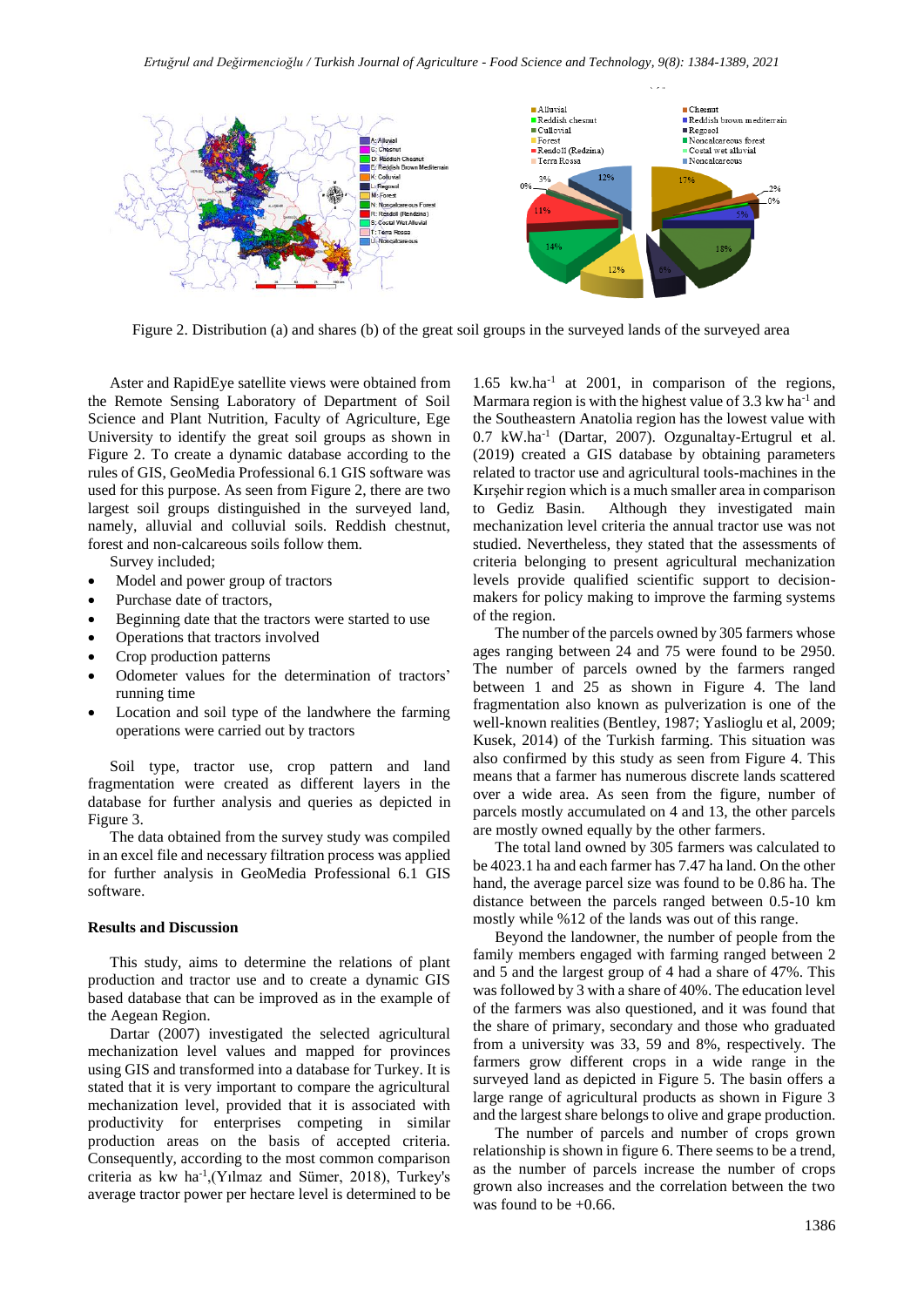

Figure 3. Layers considered in the GIS based Figure 4. Relation of number of parcels and the number of farmers own study the parcels



Figure 5. Shares of crops grown in the provinces



Figure 7. Tractor power groups and annual use

Figure 6. Number of parcels and number of crops grown in the surveyed area



power groups and annual use<br>of tractors Figure 8. Number of parcels and annual use of tractors

The annual use of tractors and tractor power groups relation in the surveyed area is depicted in Figure 7. As seen from the figure, the annual use of he power group ranging between 50-65 Hp is lower than the power group of 75-95 hp.

From the above relation as shown in Figure 7, average annual use, standard deviation and a coefficient of variation in the surveyed area was calculated to be 649.9 hours, 7.1 and 19.1%, respectively. As seen from the figure, the annual use of 85 and 95 BG are higher than the other tractor groups.

Evcim and Özgünaltay (2017) studied annual tractor use based on the values of year 2010. They aimed to find out the tractor use in basin based. They found that the annual use of tractor was 443 hours and their study was conducted on 19396 tractors. In general, 50,55 and 65 HP tractors used generally 400 hours while 65 HP tractors were used 464 hours and tractors over 75 HP was used more than 500 hours. On the other hand, 85 HP tractors annual use was about 548 hours. The average annual traktor use value (649.9 h/year) is higher from the average annual tractor use of 365 h/year determined for the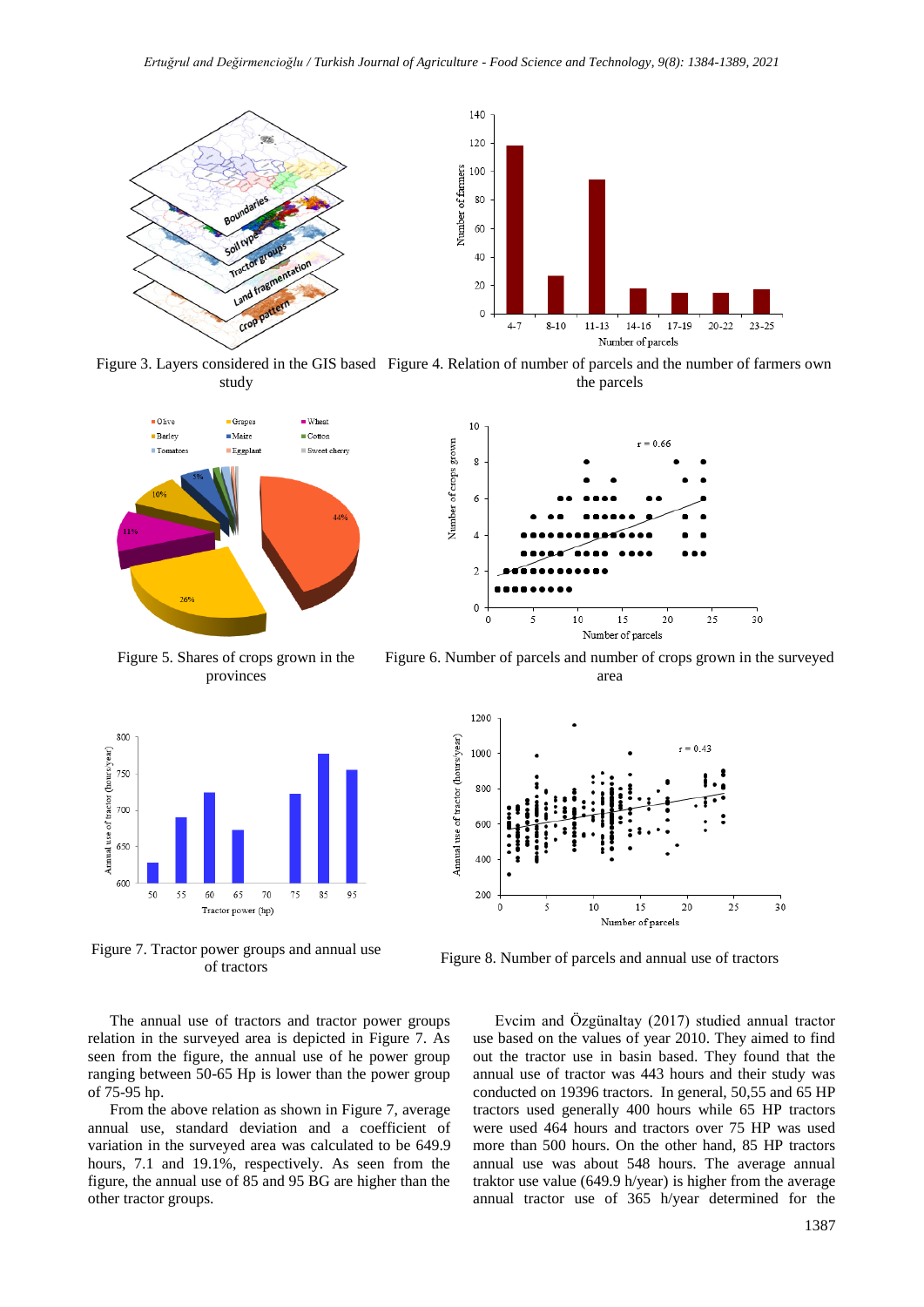Şanlıurfa-Harran region (Işık and Altun, 1998), the average annual tractor use of 377 h/year determined for Çanakkale (Sümer et al. 2008) and the average annual tractor use of 250 h/year time determined for Antalya (Akıncı and Çanakcı, 2000).

The annual use of tractors was also correlated with number of parcels in the surveyed area and this is depicted in figure 8. The correlation coefficient between the two was calculated to be 0.43.

Figure 9 depicts tractor power groups and annual use of tractors in different great soil groups as obtained from the

GeoMedia Professional 6.0 CBS. As seen from the figure, 50 HP tractors are mostly used in Noncalcareous soil group (798 hours), while 55 HP tractors are run on regosol soils (726 hours). On the other hand 60 and 65 HP tractors are mostly used on Regosol and Noncalcareous forest soils, respectively as compared to other soil groups.

Figure 10 shows the distribution of parcels in the surveyed area. This is also good representative of land fragmentation in the surveyed area. As seen from the figure, the land is fragmented and distributed in a certain area.



Figure 9. Tractor power groups and annual use of tractors in different great soil groups



Figure 10. Distribution of parcels in theprovince of İzmir as a useof 85 HP tractor. (AlluvialandCullovialSoil)

## **Conclusions**

There is no contemporary and dynamic database on annual use of tractors, crop pattern and mechanization level in the whole country and without such a dynamic database, to make recommendations and to develop strategies on renewal time, hourly and total cost of tractor use and mechanical/economical life of the tractor will not be

possible. This is such a study that can be used as a master that could be applied to other provinces and basins or whole country in order to take necessary actions to elevate the mechanization level. It is believed that creating such a dynamic database and GIS will enable decision makers to produce better strategies.